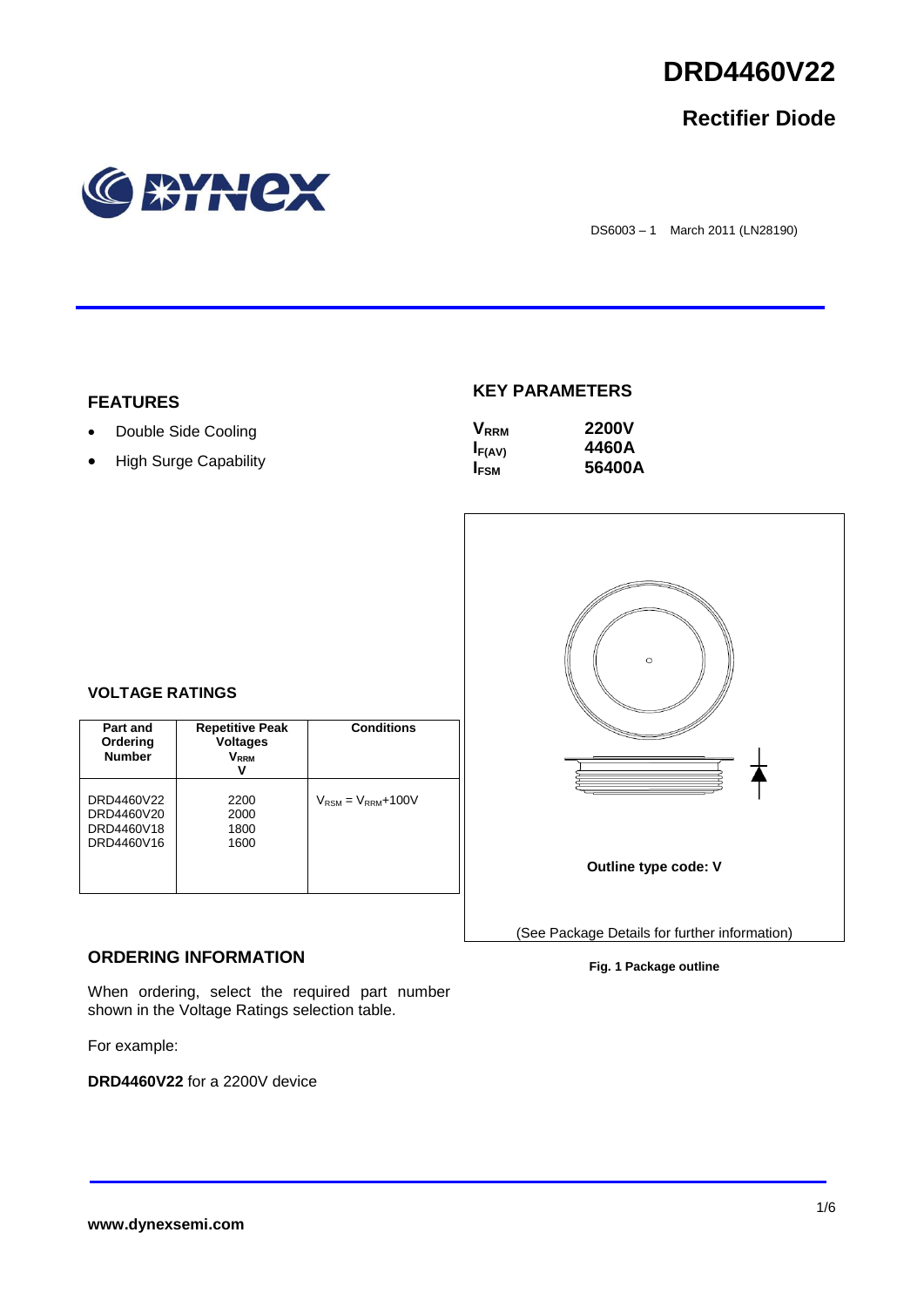

## **CURRENT RATINGS**

**Tcase = 75°C unless stated otherwise**

| Symbol              | <b>Parameter</b>                     | <b>Test Conditions</b>   | Max. | <b>Units</b> |  |  |
|---------------------|--------------------------------------|--------------------------|------|--------------|--|--|
|                     | Double Side Cooled                   |                          |      |              |  |  |
| $I_{F(AV)}$         | Mean forward current                 | Half wave resistive load | 5430 | A            |  |  |
| I <sub>F(RMS)</sub> | <b>RMS</b> value                     | -                        | 8530 | A            |  |  |
| IF.                 | Continuous (direct) on-state current | -                        | 7680 | A            |  |  |

#### **Tcase = 100°C unless stated otherwise**

| Symbol       | <b>Parameter</b>                     | <b>Test Conditions</b>   | Max. | <b>Units</b> |  |
|--------------|--------------------------------------|--------------------------|------|--------------|--|
|              | <b>Double Side Cooled</b>            |                          |      |              |  |
| $I_{F(AV)}$  | Mean forward current                 | Half wave resistive load | 4460 | Α            |  |
| $I_{F(RMS)}$ | <b>RMS</b> value                     | $\overline{\phantom{0}}$ | 7000 | A            |  |
| IF           | Continuous (direct) on-state current | ۰                        | 6310 | A            |  |

## **SURGE RATINGS**

| Symbol      | <b>Parameter</b>                        | <b>Test Conditions</b>                            | Max.  | <b>Units</b>      |
|-------------|-----------------------------------------|---------------------------------------------------|-------|-------------------|
| <b>IFSM</b> | Surge (non-repetitive) on-state current | 10ms half sine, $T_{\text{case}} = 175^{\circ}$ C | 56.4  | kA                |
| $l^2t$      | I <sup>'</sup> t for fusing             | $V_R = 0$                                         | 15.91 | MA <sup>2</sup> s |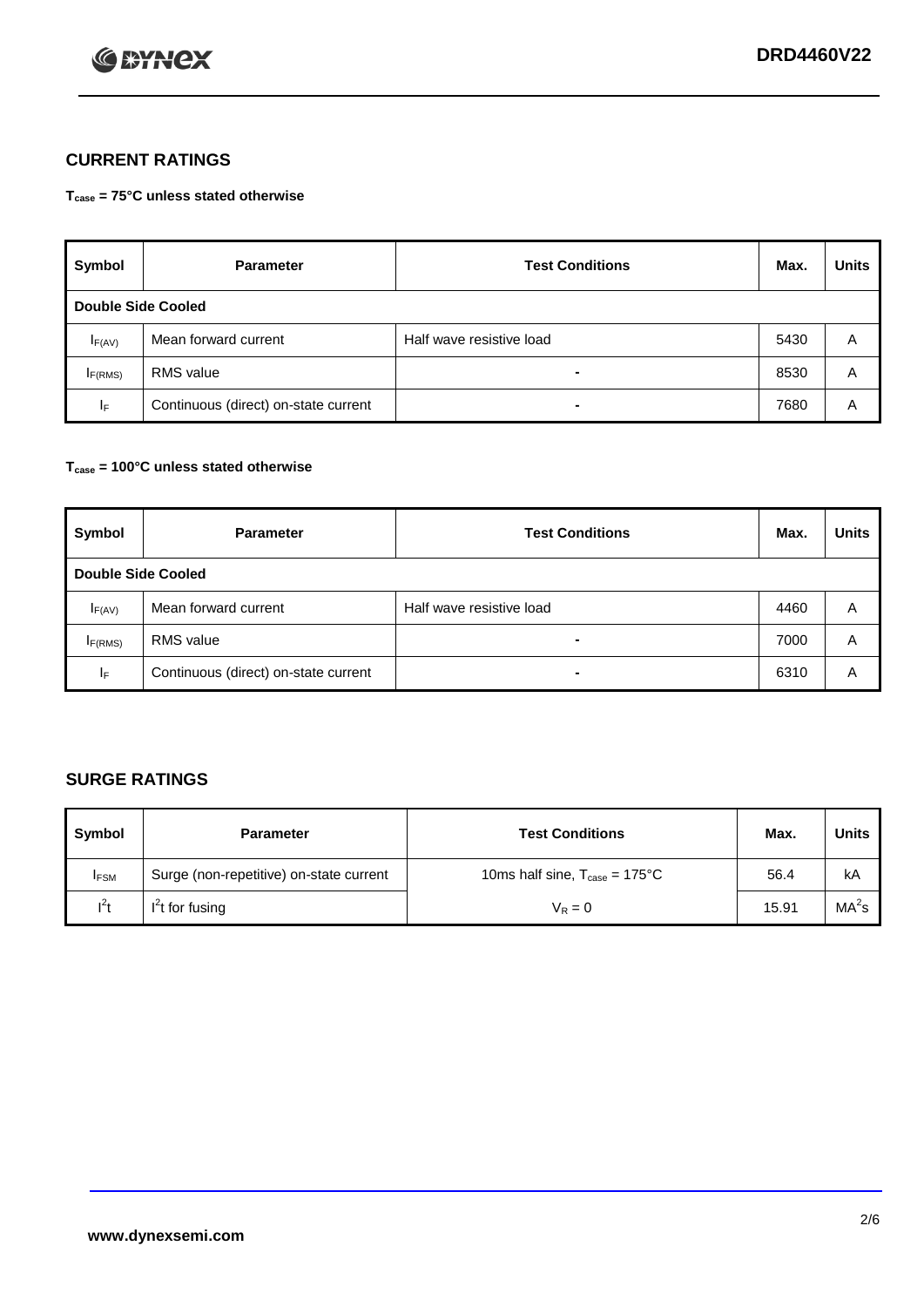## **THERMAL AND MECHANICAL RATINGS**

| Symbol           | <b>Parameter</b>                      | <b>Test Conditions</b>                      |    | Min.  | Max.  | <b>Units</b>  |
|------------------|---------------------------------------|---------------------------------------------|----|-------|-------|---------------|
| $R_{th(j-c)}$    | Thermal resistance - junction to case | Double side cooled                          | DC |       | 0.01  | °C/W          |
| $R_{th(c-h)}$    | Thermal resistance – case to heatsink | Double side cooled                          | DC |       | 0.003 | $\degree$ C/W |
| $T_{\rm vj}$     | Virtual junction temperature          | Blocking V <sub>DRM</sub> / <sub>VRRM</sub> |    | -40   | 175   | °C            |
| $T_{\text{stg}}$ | Storage temperature range             |                                             |    | $-40$ | 175   | °C            |
| $F_m$            | Clamping force                        |                                             |    | 50    | 62    | kN            |

## **CHARACTERISTICS**

| Symbol                         | <b>Parameter</b>     | <b>Test Conditions</b>                          | Min.                     | Max.  | <b>Units</b> |
|--------------------------------|----------------------|-------------------------------------------------|--------------------------|-------|--------------|
| $V_{FM}$                       | Forward voltage      | At 3000A peak, $T_{\text{case}} = 25^{\circ}C$  |                          | 1.15  | V            |
| <b>I</b> <sub>RM</sub>         | Peak reverse current | At $V_{DRM}$ , $T_{case} = 175^{\circ}C$        |                          | 250   | mA           |
| $Q_{S}$<br>Total stored charge |                      | $I_F = 4000A$ , dl <sub>RR</sub> /dt = 10A/us   |                          | 5000  | μC           |
|                                |                      | $T_{\text{case}} = 175^{\circ}C$ , $V_R = 100V$ |                          |       |              |
| V <sub>TO</sub>                | Threshold voltage    | At $T_{vi} = 175^{\circ}C$                      | $\blacksquare$           | 0.81  | V            |
| $r_{\text{T}}$                 | Slope resistance     | At $T_{vi}$ = 175°C                             | $\overline{\phantom{0}}$ | 0.059 | $m\Omega$    |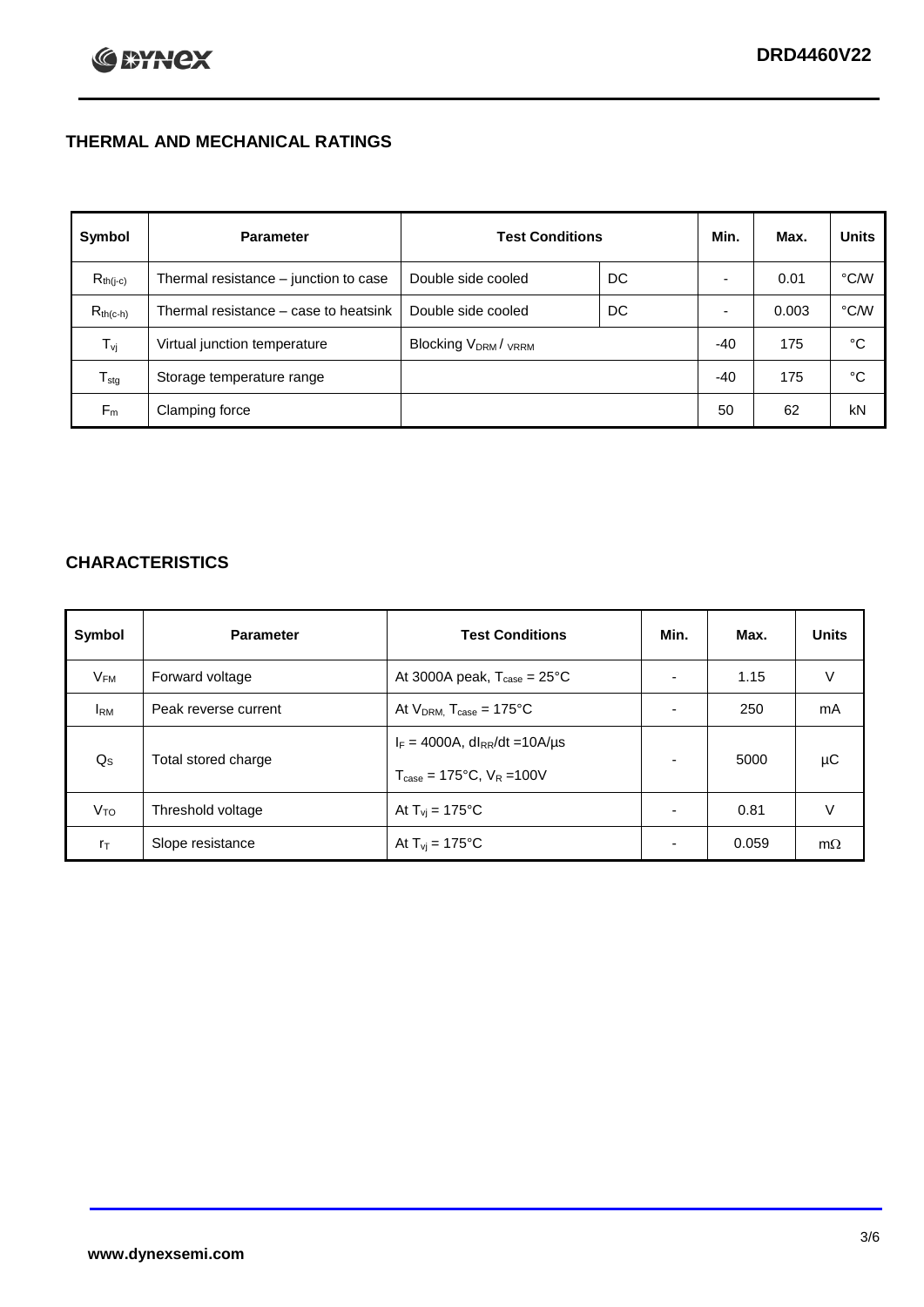

#### **CURVES**



#### **Fig.2 Maximum forward characteristics Fig.3 Dissipation curves**



**junction to case**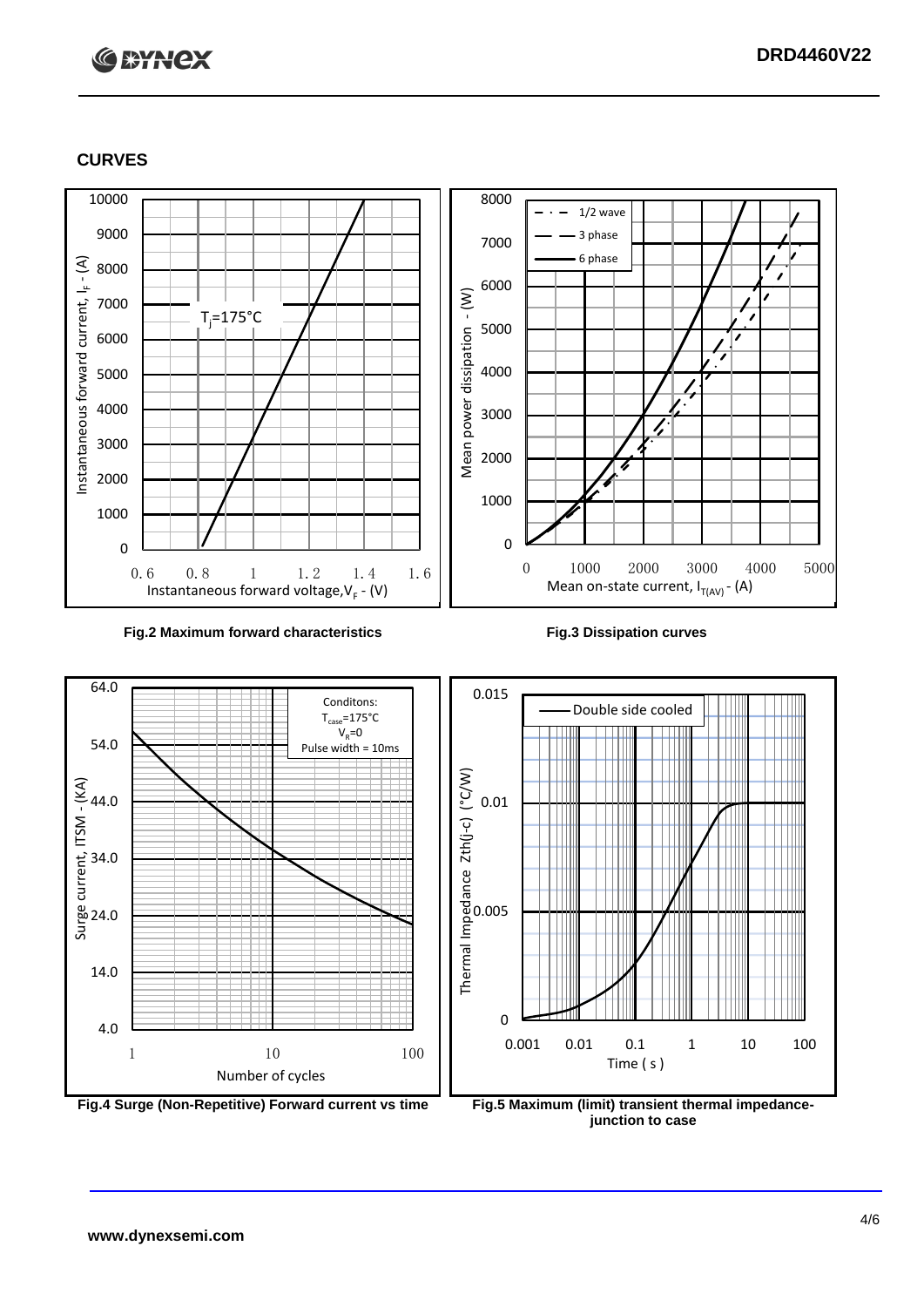

#### **PACKAGE DETAILS**

For further package information, please contact Customer Services. All dimensions in mm, unless stated otherwise. DO NOT SCALE.



#### **Note:**

Some packages may be supplied with gate and or tags.